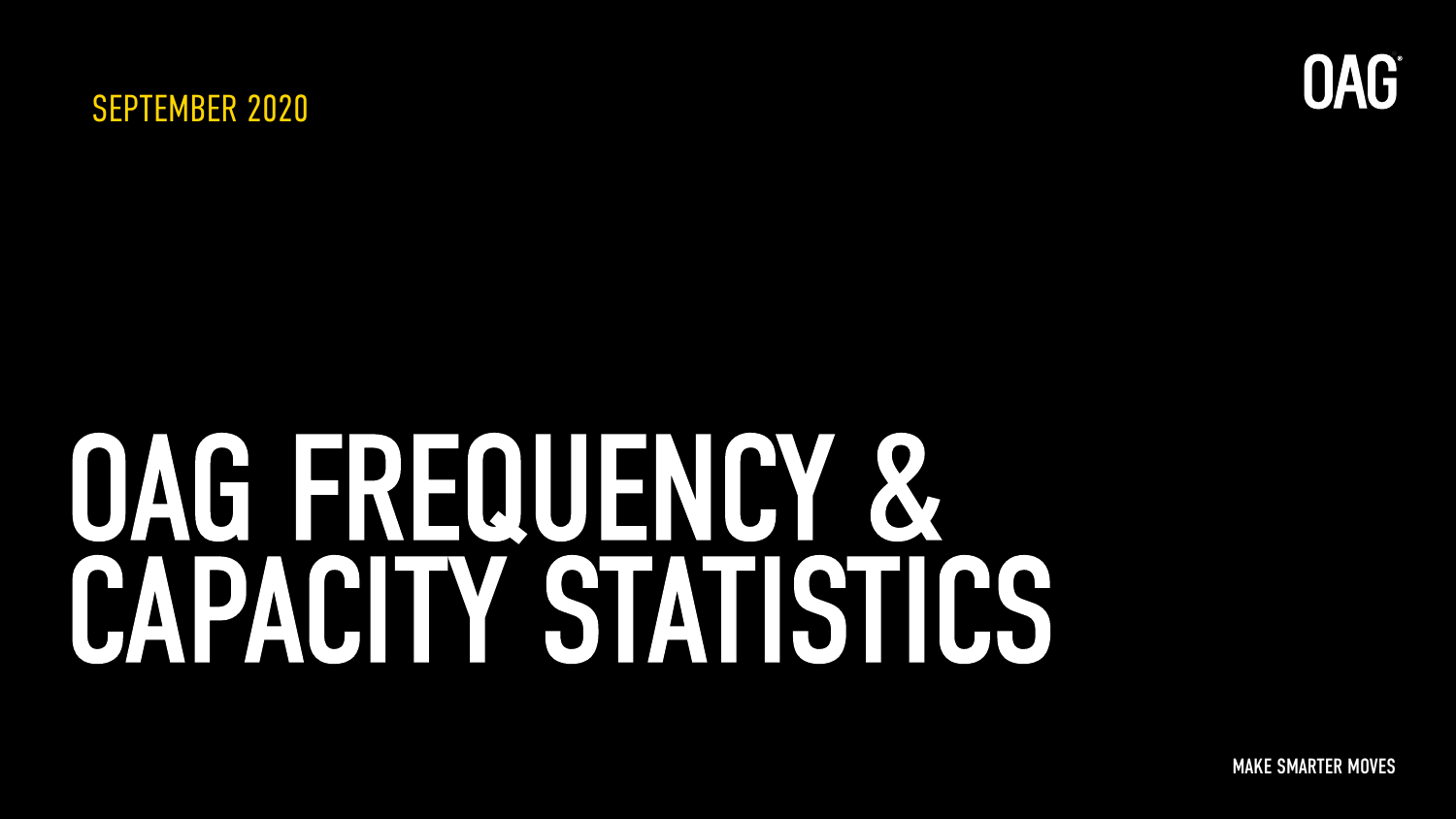### **SEATS BY REGION**

|                                     |               | <b>Change v</b> |          | <b>Change v</b> |          |
|-------------------------------------|---------------|-----------------|----------|-----------------|----------|
| <b>Region</b>                       | <b>Sep-20</b> | <b>Sep-19</b>   | % Change | <b>Aug-20</b>   | % Change |
| Africa: Central/Western Africa      | 1,348,544     | $-49.1%$        |          | 20.2%           |          |
| Africa: Eastern Africa              | 1,532,376     | $-53.1%$        |          | 4.7%            |          |
| Africa: North Africa                | 2,208,438     | $-55.5\%$       |          | $-8.6%$         |          |
| Africa: Southern Africa             | 690,847       | -79.7%          |          | 7.6%            |          |
| Asia: Central Asia                  | 823,530       | $-51.1%$        |          | 7.7%            |          |
| Asia: North East Asia               | 84,406,764    | $-20.2%$        |          | $-7.4%$         |          |
| Asia: South Asia                    | 9,726,193     | $-53.2%$        |          | $-16.7%$        |          |
| Asia: South East Asia               | 17,757,815    | -57.6%          |          | $-12.7%$        |          |
| Europe: Eastern/Central Europe      | 12,885,397    | $-40.0\%$       |          | $-15.9%$        |          |
| Europe: Western Europe              | 47,348,918    | $-58.2%$        |          | $-15.5%$        |          |
| Latin America : Caribbean           | 1,381,481     | $-57.1%$        |          | $-28.6\%$       |          |
| Latin America : Central America     | 4,943,652     | $-47.1%$        |          | $-3.8%$         |          |
| Latin America : Lower South America | 5,316,036     | $-65.8%$        |          | 32.5%           |          |
| Latin America: Upper South America  | 1,433,194     | $-80.6\%$       |          | 30.2%           |          |
| Middle East                         | 7,210,752     | -62.7%          |          | -7.4%           |          |
| North America                       | 47,883,739    | $-53.3%$        |          | $-14.6%$        |          |
| Southwest Pacific                   | 3,204,924     | $-73.6%$        |          | $-2.8%$         |          |
| Global                              | 250,102,600   | $-48.8%$        |          | $-10.8%$        |          |

Seats (m) added/removed in each region in the last month



#### Seat Capacity September 2020 v 2019



#### KEY POINTS

- Global capacity in September is expected to be -49% lower than last September. Global capacity has stalled at this level, and given the ongoing reductions in capacity week on week, the total picture for September is likely to be lower still by the end of the month. Carriers globally have reduced capacity by 11% on last month.
- There are pockets of growth versus last month in Africa, Central Asia and Latin America, but this growth is from a very low basis as some of these markets have been slowest to kick start recovery from very low levels. South Africa for example will see 8% more seats this month than last, but remains 80% below last year.
- Several parts of Asia are seeing capacity pull back this month compared to last month with 11.3m fewer seats in September than August. North East Asia is boosted by the recovery of China's domestic market – at least in terms of capacity - in September where there are expected to be 8% more seats than September 2019. Only China and the Russian Federation have capacity above last year's levels.
- In Europe, carriers are cutting capacity back on last month, as ongoing restrictions and quarantines occur across the region. Western Europe is now back to nearly 60% below last September, with 16% reduction on last month.
- The Caribbean has also seen capacity cut back this month with carriers reducing seats by 29% on last month, as demand is impacted by ongoing restrictions on international travel. WWW MUG COM

© OAG Aviation Worldwide Limited | September 2020

Page 1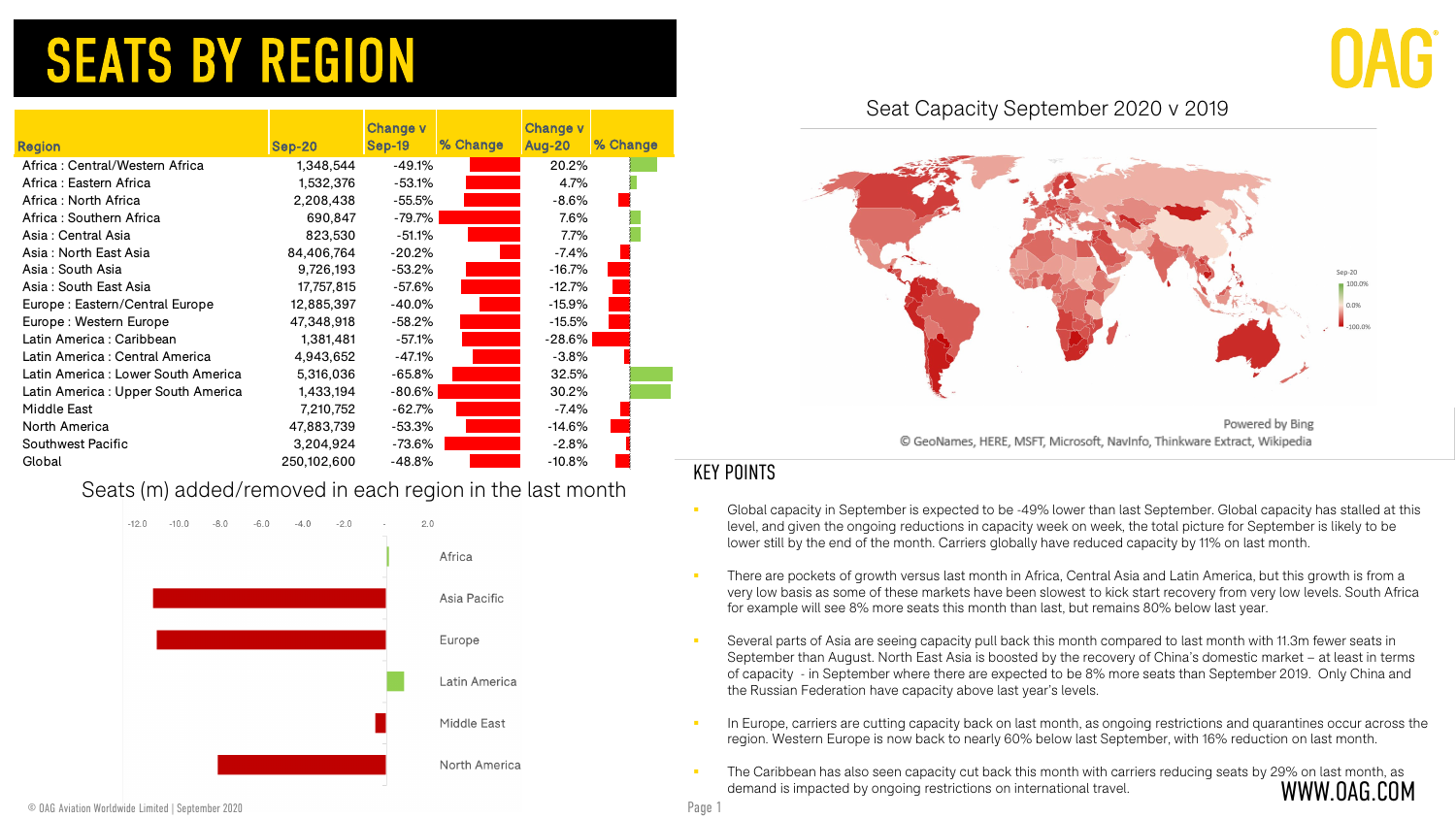### TOP TWENTY COUNTRY PAIRS

| <b>Country Pairs</b>          | <b>Sep-20</b> | <b>Change v</b><br><b>Sep-19</b> | % Change | <b>Change v</b><br><b>Aug-20</b> | % Change |
|-------------------------------|---------------|----------------------------------|----------|----------------------------------|----------|
| Spain - UK                    | 1,904,614     | $-63.3%$                         |          | $-31.8%$                         |          |
| Germany - Spain               | 1,182,292     | $-64.3\%$                        |          | $-38.0%$                         |          |
| Canada - USA                  | 189,483       | $-94.0\%$                        |          | $-27.2%$                         |          |
| UK - USA                      | 364,640       | $-84.7%$                         |          | 3.4%                             |          |
| Mexico - USA                  | 1,385,861     | $-41.5%$                         |          | $0.0\%$                          |          |
| Germany - Turkey              | 892,115       | -59.4%                           |          | $-22.4%$                         |          |
| China - Thailand              | 190,942       | $-91.1%$                         |          | $-4.5%$                          |          |
| China - Japan                 | 215,699       | $-89.8%$                         |          | 2.4%                             |          |
| China - South Korea           | 305,862       | $-84.9\%$                        |          | 9.2%                             |          |
| Germany - Italy               | 559,496       | $-71.1%$                         |          | $-2.9%$                          |          |
| UAE - India                   | 521,476       | $-71.6%$                         |          | $-53.8%$                         |          |
| Japan - South Korea           | 339,133       | $-81.3%$                         |          | $-6.7\%$                         |          |
| UK - Italy                    | 709,812       | $-60.1%$                         |          | $-13.5%$                         |          |
| Spain - Italy                 | 521,193       | $-70.4%$                         |          | $-45.2%$                         |          |
| Spain - France                | 513,322       | $-68.1%$                         |          | $-41.5%$                         |          |
| Germany - UK                  | 412,953       | $-73.6%$                         |          | $-2.5%$                          |          |
| Russian Federation - Turkey   | 1,057,205     | $-26.1%$                         |          | 89.2%                            |          |
| Japan - Chinese Taipei        | 69,165        | $-95.1%$                         |          | $-20.4%$                         |          |
| France - UK                   | 416,427       | $-70.2%$                         |          | $-37.0%$                         |          |
| China - Hong Kong (sar) China | 164,548       | $-88.1%$                         |          | 29.3%                            |          |

Source: Schedules Analyser

#### KEY POINTS

- As seen at the regional level, there is very little growth in the largest country pairs. Russia-Turkey is a notable exception, and capacity is now sitting at just over a quarter below last September's level.
- Capacity between the UAE and India has scaled back this month, with a 54% reduction in capacity on last month as Covid cases spike up again in India.
- Spain's capacity has suffered too with 2.4m seats being removed this month compared to last month to and from Germany, France, the UK and Italy as the combination of school holidays ending and ongoing travel restrictions impact demand.
- Signs of small increases in China outbound travel are emerging with capacity growth anticipated between China-Hong Kong, South Korea and Japan. To what extent this continues to grow for China's national holiday, Golden Week, which is in early October remains to be seen.

#### Seats Added/Removed in last month

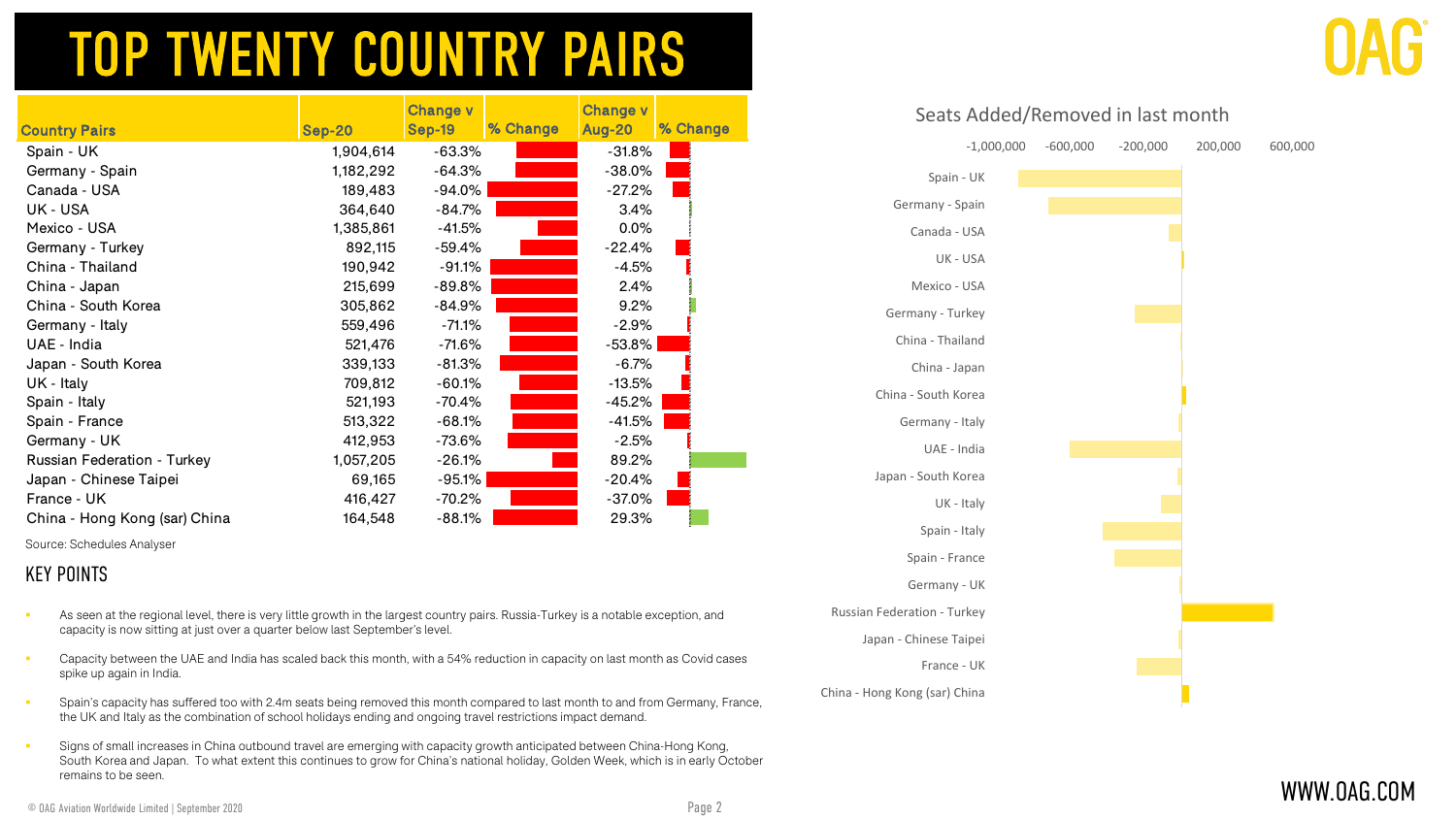### TOP TWENTY AIRLINES

|                             |               | <b>Change v</b> |          | <b>Change v</b>           |  |
|-----------------------------|---------------|-----------------|----------|---------------------------|--|
| <b>Airlines</b>             | <b>Sep-20</b> | <b>Sep-19</b>   | % Change | % Change<br><b>Aug-20</b> |  |
| <b>American Airlines</b>    | 94,332        | $-51.0%$        |          | $-11.0%$                  |  |
| Delta Air Lines             | 85,961        | $-45.9%$        |          | $-5.3%$                   |  |
| <b>United Airlines</b>      | 65,094        | $-56.4%$        |          | $-5.7\%$                  |  |
| Southwest                   | 64,039        | $-42.4%$        |          | $-25.1%$                  |  |
| China Southern              | 63,290        | $-5.0\%$        |          | 2.8%                      |  |
| China Eastern               | 61,383        | $-7.6%$         |          | $-2.6%$                   |  |
| Easyjet                     | 21,759        | $-61.7%$        |          | $-29.9%$                  |  |
| Lufthansa German Airlines   | 15,226        | $-68.3%$        |          | 2.3%                      |  |
| Air Canada                  | 10,500        | $-77.8%$        |          | $-0.6%$                   |  |
| <b>IndiGo</b>               | 21,192        | -51.4%          |          | $-14.9%$                  |  |
| <b>Turkish Airlines</b>     | 19,078        | $-54.8%$        |          | $-7.9\%$                  |  |
| Air China                   | 37,939        | $-8.7\%$        |          | $1.0\%$                   |  |
| <b>LATAM Airlines Group</b> | 10,910        | $-73.6%$        |          | 40.1%                     |  |
| Alaska Airlines             | 22,921        | $-40.2%$        |          | $-6.2%$                   |  |
| Air France                  | 19,671        | $-42.1%$        |          | 14.7%                     |  |
| <b>British Airways</b>      | 6,967         | $-78.1%$        |          | $-23.7%$                  |  |
| Aeroflot                    | 15,038        | $-51.8%$        |          | $-24.6%$                  |  |
| All Nippon Airways          | 24,837        | $-18.1%$        |          | $-7.5%$                   |  |
| JetBlue Airways             | 8,557         | -71.3%          |          | $-20.3%$                  |  |
| SAS                         | 12,574        | $-54.6%$        |          | 22.3%                     |  |

Source: Schedules Analyser

#### KEY POINTS

- This month sees the US carriers pulling back on flights Southwest who were closest to last year's level last month, have withdrawn 25% of the seats scheduled in August. JetBlue have also pared back flights with 20% fewer this month than last month. Of the US carriers in the Top 20, they remain furthest behind their 2019 position with 71% less flights.
- The LATAM group are adding back flights, as seen in the regional chart with 40% more seats than last month. In absolute terms the LATAM increase equates to just over 3,000 flights and they remain 74% down on September 2019.
- Two of Europe's biggest network carriers, Air France and SAS are both anticipating an increase in flights this month, with increase of 15% and 22% respectively on last month. Much of the Air France increase is on domestic routes, although there is some additional frequency to Germany, the Netherlands and Switzerland. For SAS there are increases in frequency within Norway and Sweden, with some additional increases between the Scandinavian countries.
- easyJet have reduced flights this month, due to ongoing challenges with quarantine and restrictions on travel. They will operate 30% less flights this month than last month and remain 62% behind last year's flight level.



#### Flights Added/Removed on last month



© OAG Aviation Worldwide Limited | September 2020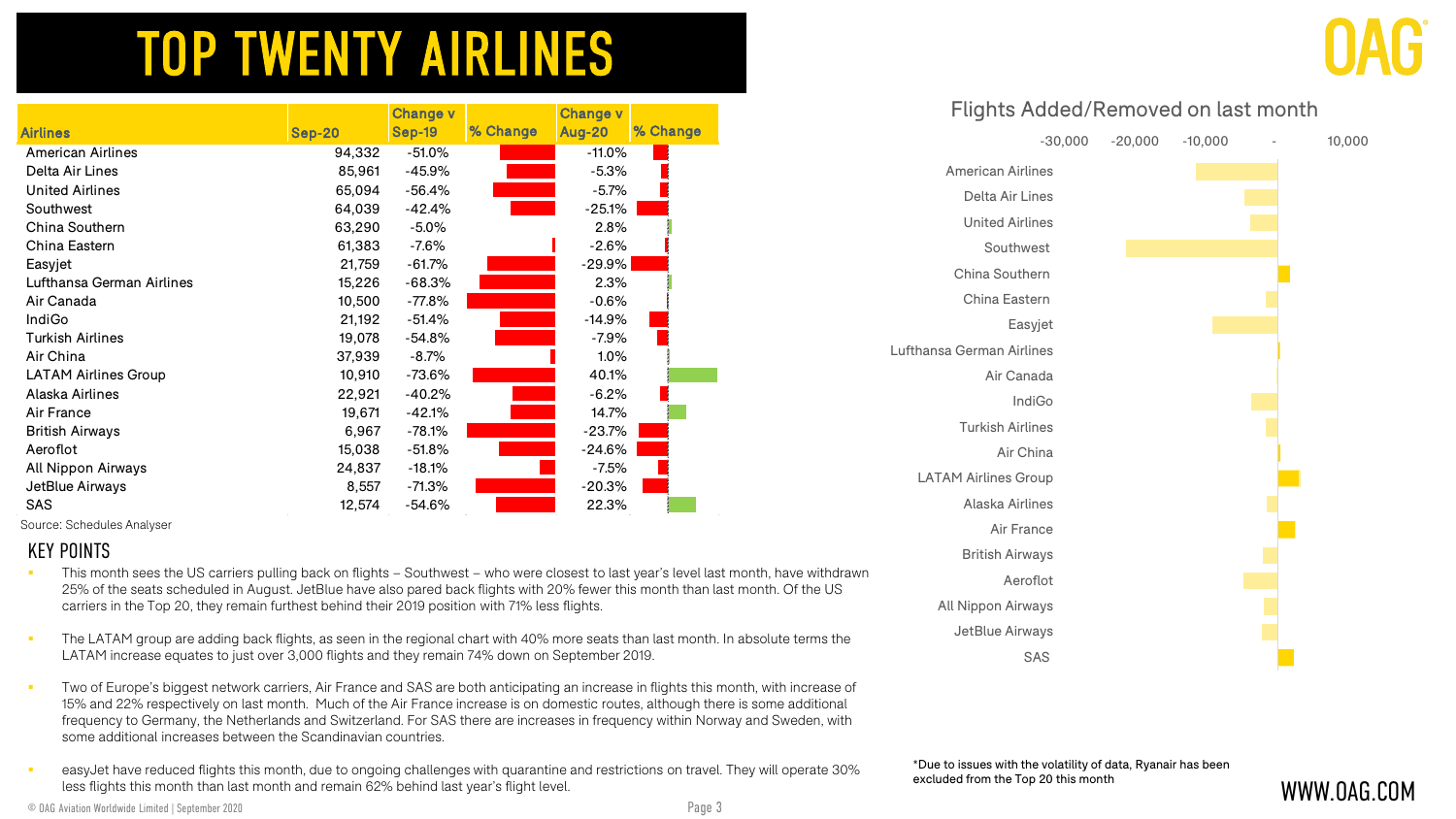### TOP TWENTY AIRPORTS

|                        |               | <b>Change v</b> |          | <b>Change v</b> |          |
|------------------------|---------------|-----------------|----------|-----------------|----------|
| <b>Airports</b>        | <b>Sep-20</b> | <b>Sep-19</b>   | % Change | <b>Aug-20</b>   | % Change |
| <b>Beijing Capital</b> | 2,823,434     | $-45.8%$        |          | $-5.5%$         |          |
| Atlanta                | 2,996,970     | $-41.9%$        |          | $-7.2\%$        |          |
| Tokyo Haneda           | 2,603,910     | $-43.1%$        |          | $-20.4%$        |          |
| Dubai                  | 1,280,884     | $-71.9%$        |          | $-9.0\%$        |          |
| Chicago O'Hare         | 1,876,967     | $-56.5%$        |          | $-11.1%$        |          |
| London Heathrow        | 1,351,384     | $-68.4%$        |          | $-6.6%$         |          |
| Los Angeles            | 1,593,044     | $-62.1%$        |          | $-10.5%$        |          |
| Frankfurt              | 1,283,749     | $-68.9%$        |          | $-7.3%$         |          |
| Paris CDG              | 1,534,388     | $-61.8%$        |          | $-19.9%$        |          |
| Shanghai Pudong        | 2,655,651     | $-32.3%$        |          | 0.7%            |          |
| Guangzhou              | 3,335,390     | $-11.0%$        |          | $-2.8%$         |          |
| Istanbul               | 1,418,547     | $-62.1%$        |          | $-7.2\%$        |          |
| Amsterdam              | 1,722,357     | $-53.3\%$       |          | $-8.2\%$        |          |
| Dallas Fort Worth      | 2,288,957     | $-37.9%$        |          | $-11.8%$        |          |
| Hong Kong              | 438,036       | $-87.8%$        |          | 9.9%            |          |
| Seoul Incheon          | 749,884       | $-78.7%$        |          | $-0.5%$         |          |
| Singapore Changi       | 287,014       | $-91.7%$        |          | $-19.6%$        |          |
| Delhi                  | 1,535,903     | $-55.5%$        |          | $-23.7%$        |          |
| Denver                 | 2,228,117     | $-35.3%$        |          | $-15.0\%$       |          |
| Bangkok                | 803,734       | $-75.5%$        |          | 16.9%           |          |

Source: Schedules Analyser

#### KEY POINTS

- Only two of the largest airports in the world will see capacity added this month compared to last month. These two are Hong Kong and Bangkok. Both airports are still considerably behind last year's capacity level.
- At Hong Kong, just 12% of last year's capacity will operate this September and at Bangkok, 25% will operate.
- Many will see capacity fall on last month, notably Singapore, Paris, Tokyo and Delhi which all see reductions of around 20% on August.
- Based on September 2020 data, Guangzhou is the largest airport in the world this month with 3.3m seats and a position just 11% below last year's capacity level. This is partly as Beijing's new airport has impacted on the year on year position for Beijing Capital airport, but is not yet large enough to make it into the Top 20.



WWW.OAG.COM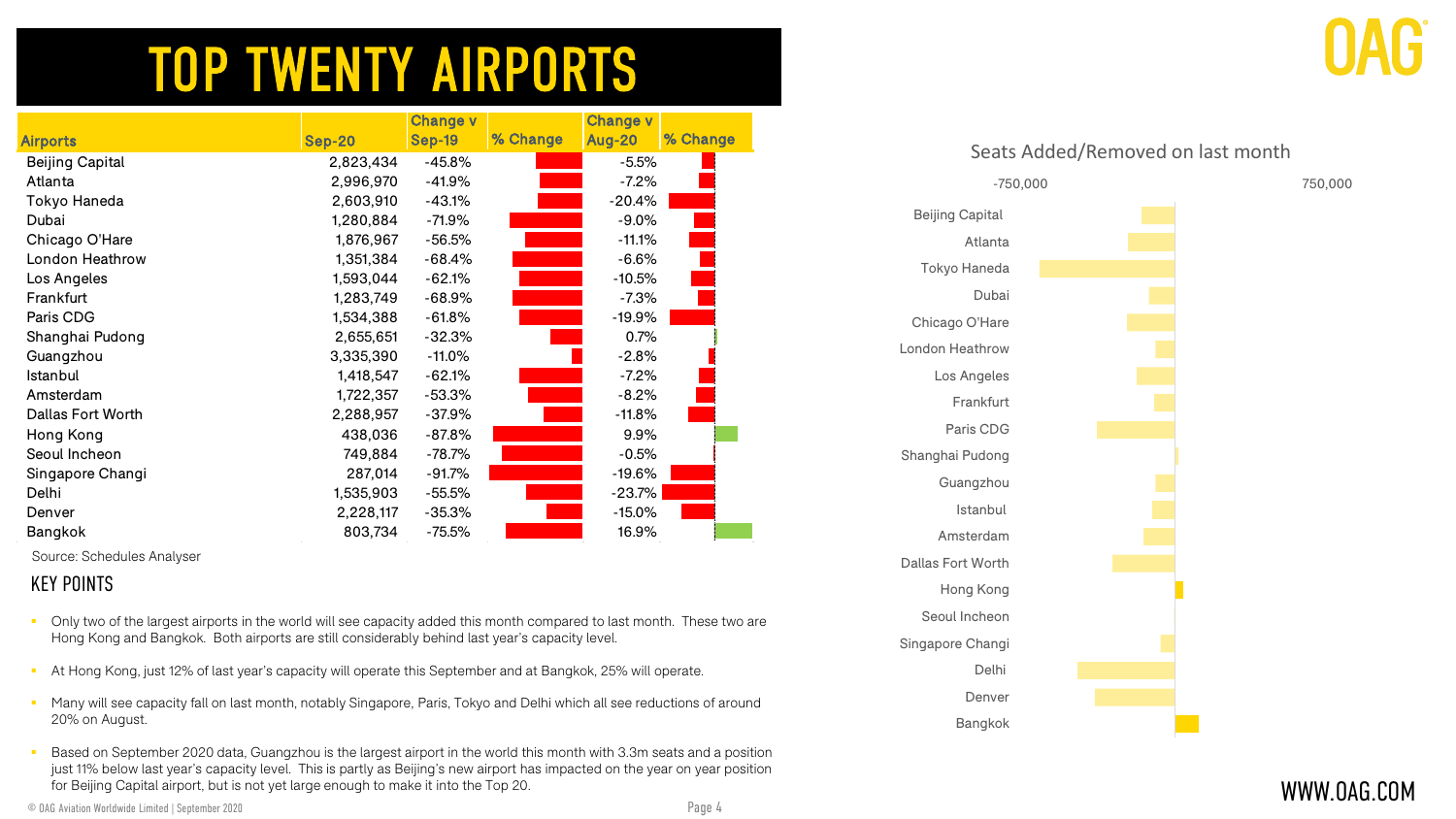## COVID19 IMPACTS

#### Each week in the month, capacity for the full month was revised downwards as carriers adjusted capacity throughout the month

Top 10 Biggest Domestic Markets Seats September 2020 v 2019





#### KEY POINTS

**Looking at OAG's historical snapshot data for capacity we can see variability in schedules data throughout the month as airlines continue to attempt to match capacity to** demand in these uncertain times. We may have seen this variability start to decrease with the position for July being revised down by 15% over the month, a reduction from previous months and now August is down 12% between the beginning and end of the month.

 $-15%$ 

 China's domestic market will be 8% higher than September 2019 this month. The Russian Federation is also expected to be slightly above last September with 2% more seats. All of the other Top 20 countries are still considerably below last year's capacity level. Australia is farthest behind with seats at 78% below last year.

 $\blacksquare$  Sep-19  $\blacksquare$  Sep-20



 $\Omega$ 

50

100

150

200

250

300

350